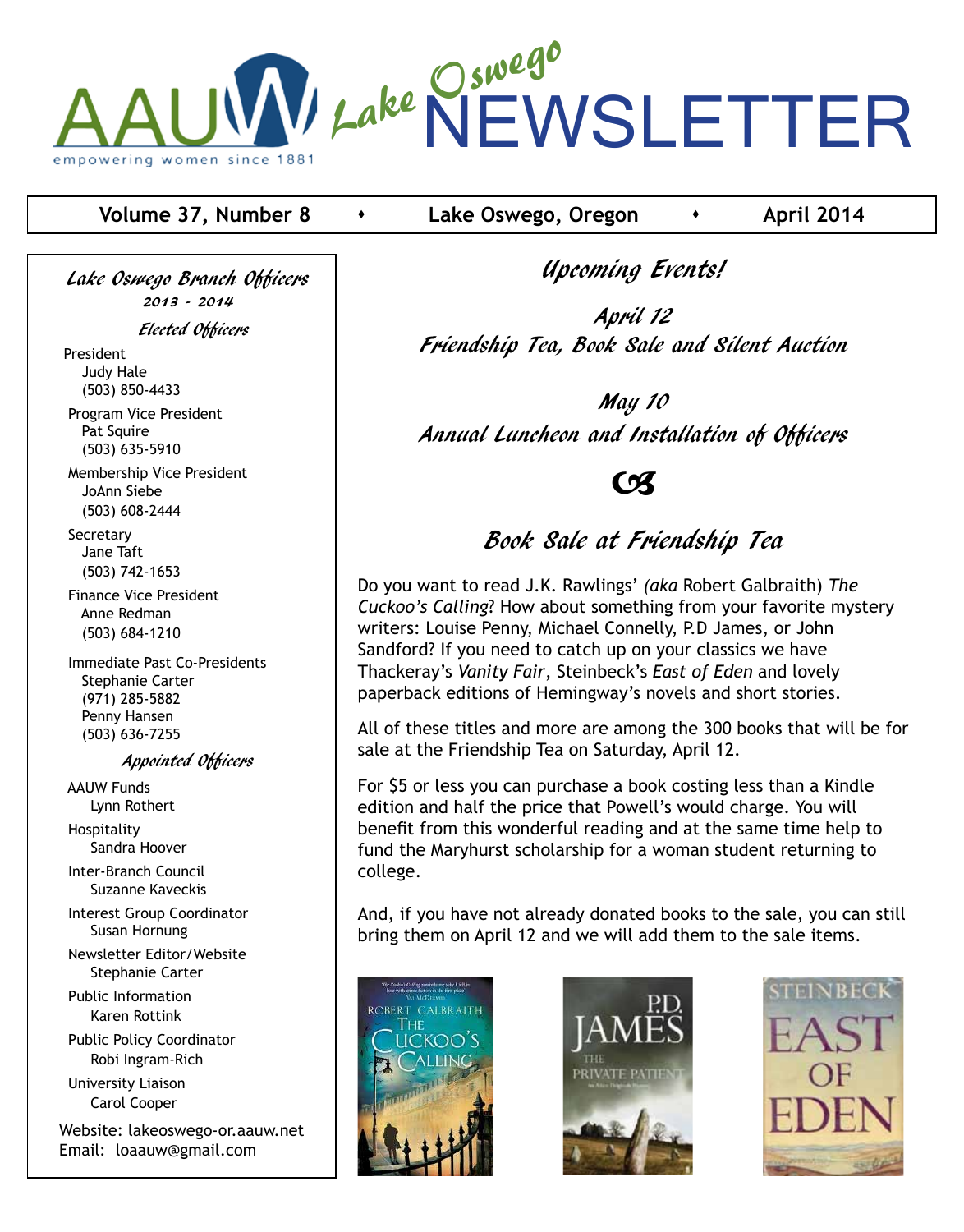### **Page 2 c c April 2014**



Judy Hale with dog, Ruby

Hale & Hearty

by Judy Hale, President

Our Lake Oswego Branch bylaws state our purpose as follows:

"The purpose of this Branch shall be to unite graduates of regionally accredited educational institutions in order to advance equity for women and girls through advocacy, education, philanthropy, and research.

The branch shall:

1. Contribute to the growth and advancement of AAUW and AAUW Fundraising.

2. Participate in development and promotion of AAUW policies and programs through study, action and public policy advocacy in areas related to its purpose, including community, cultural interests, education and international relations.

3. Support Branch needs and promote positive societal change in the community.

4. Cooperate in AAUW state work."

We have two events in April that truly are representative of AAUW. First, we have our Friendship Luncheon and Book Sale on April 12th. This event is a chance to enjoy a great luncheon, to visit with friends and to maybe bring a guest to see what AAUW is all about.

It is our last fundraiser of the year. We are doing well this year; our events have been well attended. Please join us at the tea and help make this last fundraiser a success.

Second, there is the Bi-State Oregon/Washington Conference. It will be held at the Embassy Suites, Portland Airport. This first ever bi-state AAUW conference really makes it clear that AAUW is a national association that is committed to its goals.

At the conference, we are sure to meet other AAUW members and learn about things happening in other branches in Oregon and Washington. We will hear about AAUW policies and what AAUW is doing nationally.

It will be exciting to attend both of these April events. The tea will be our branch coming together for an outstanding luncheon and book sale that will raise funds for a worthy purpose. The conference will be attended by members from two states who are coming together to meet other members, to listen and to learn from each other. These events offer two opportunities for growth -- a chance for our AAUW branch to grow and for us to grow as individuals. See you soon.

#### AAUW'S Mission

Advancing equity for women and girls through advocacy, education, and research.

#### AAUW's Value Promise

By joining AAUW, you belong to a community that breaks through educational and economic barriers so that all women have a fair chance.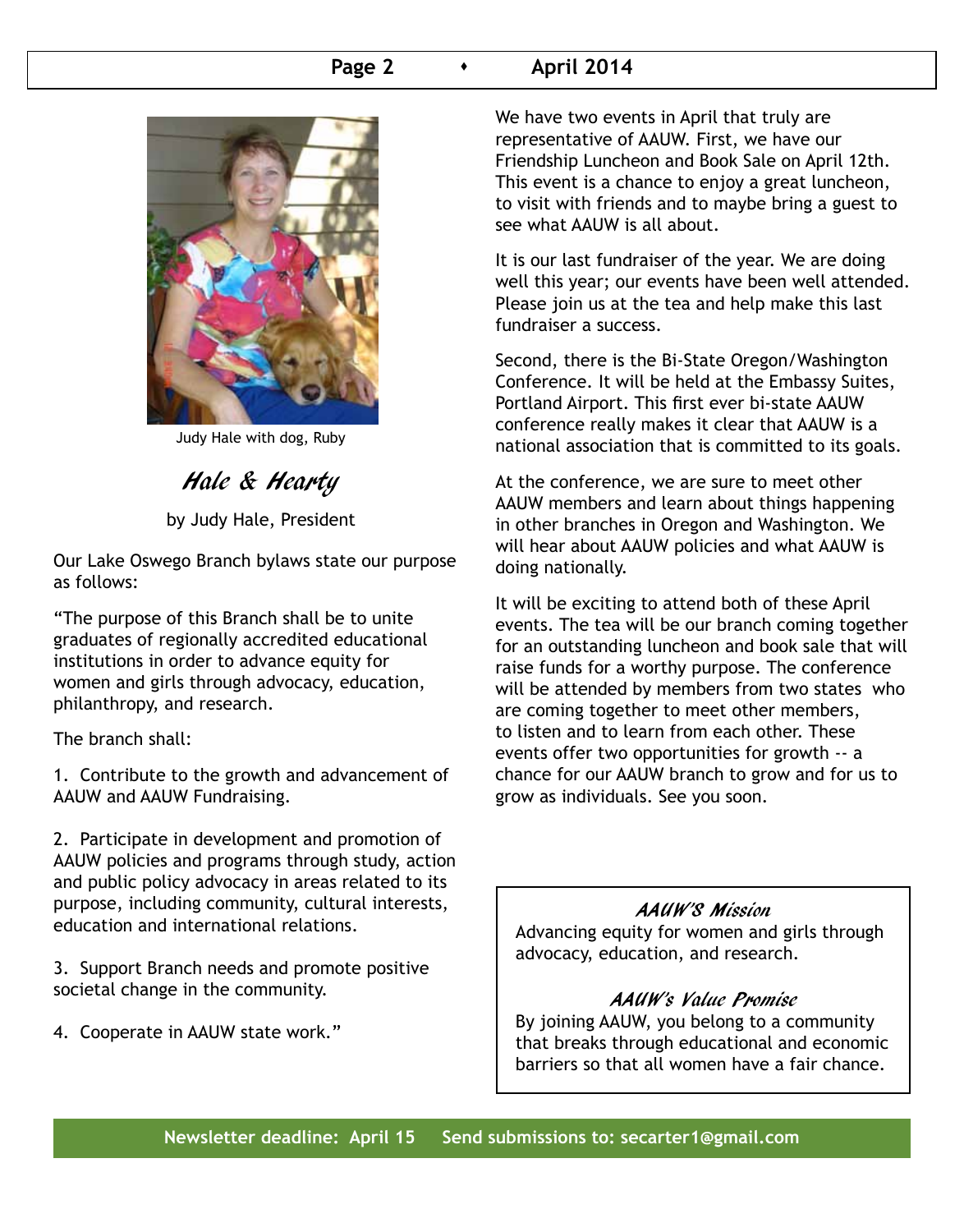### **Page 3 • April 2014**

## Review of "Sex Trafficking of Children in the Portland Area"

by Karen Rottink

Our March 8, 2014, Branch meeting featured a showing of the excellent film, *Waiting for the Light, Portland's Sex Trafficking Crisis*. Amanda Geiger of the Junior League of Portland explained that Portland, among American cities, has the second highest number of rescued survivors of sex trafficking. The film provided insights via interviews with survivors, law enforcement and community groups.

Natalie Swartzendruber of CEASE-IT, which stands for the "Community Effort to Abolish Sexual Exploitation Information Team," told us that until recently sex trafficking in Oregon was merely a misdemeanor. A new law made it a felony. That change is a big step toward reducing trafficking.

Gang members are increasingly entering the trafficking "business" since victims can be used over and over while drugs need to be replaced once they are consumed.

Maria Whitrock, also with CEASE-IT, discussed the deep need to be loved which makes children especially vulnerable to sex traffickers who are very skilled at complimenting and praising a girl or boy to recruit her or him. This is often followed by gang rape or other violence to control the victim.

Maria volunteers to help young girls transition from the life by offering to house one girl at a time at her home. She says she "loves on them" to help them build self-esteem. Her family provides a role model of a good family situation. Natalie suggested that we in the audience (a full house) could make a big difference in the fight against sex trafficking by: 1. informing ourselves and 2. calmly persuading our legislators of the need to make specific changes by using real life examples in our letters. She also advised not to use form letters because they have far less impact than personal letters.

Finally, Susan Lavin of "The Giving Connection" talked to us about the great need for funds to

assist survivors coming out of the life. Janus Youth Programs is one non-profit which assists these youth. Information about Janus is available at http://www.janusyouth.org/.

There is a need for Fred Meyer and McDonald's gift cards as well as money to provide clothes and other essentials. When a person comes out of the life, she or he often has only the clothes she or he is wearing. Those clothes are taken by the police as evidence so there is a great need for clothing.

Susan requested donations and our group responded generously with cash, checks and gift cards. If you are interested in receiving more information about "The Giving Connection" or wish to make a tax deductible contribution, you can contact Susan Lavin at saelavin@gmail.com.



From left: Natalie Swartzendruber, Amanda Geiger, and Maria Whitrock



Members voting at annual branch business meeting. JoAnn Siebe (Membership VP) and Anne Redman (Financial VP) were elected.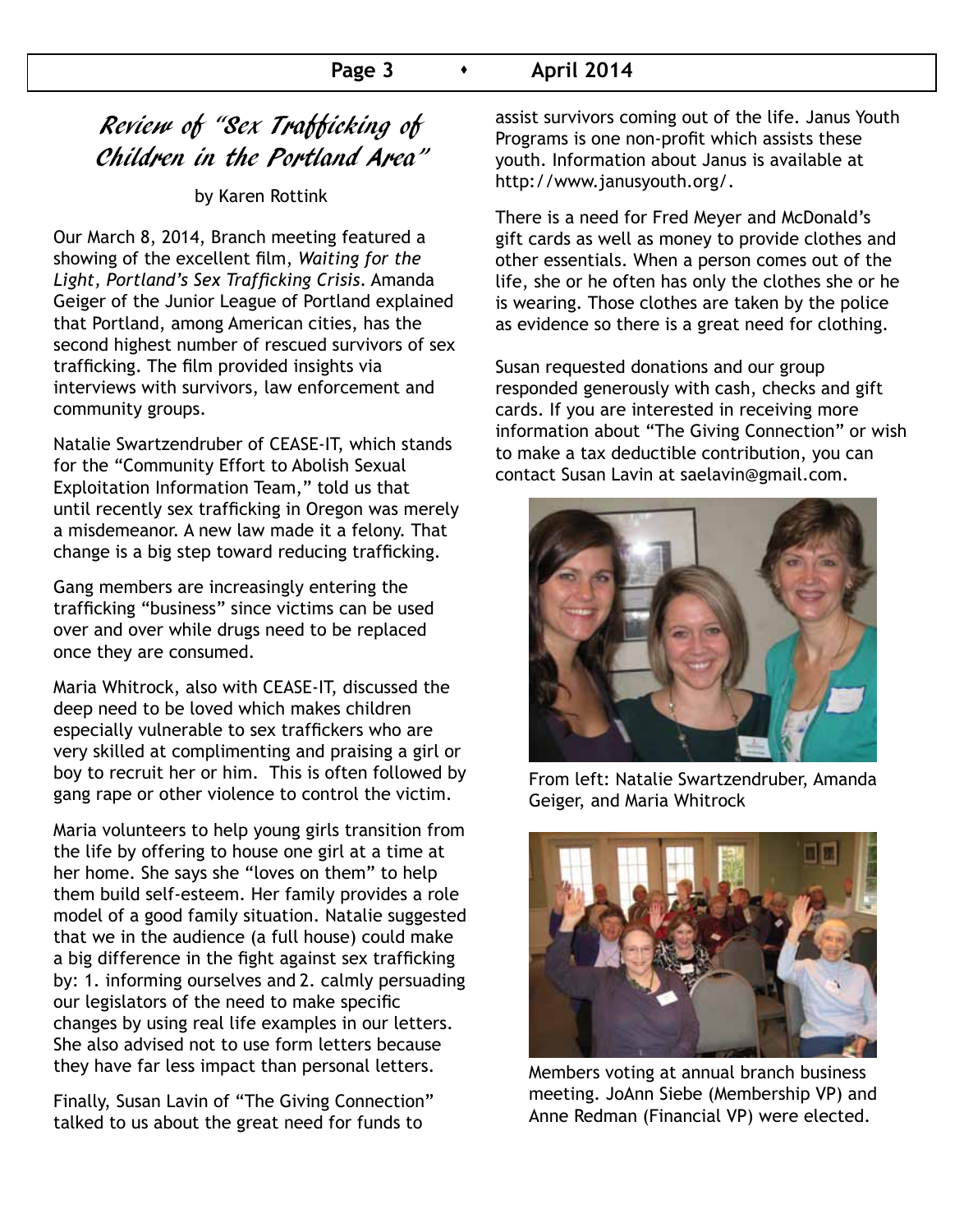## **Page 4 April 2014**

## Friendship Tea and Book Sale and Silent Auction Fundraiser

| When? | April 12, 2014                           |
|-------|------------------------------------------|
| Time? | 11:00 a.m. -- Silent Auction/Book Sale   |
|       | 11:30 a.m. -- Tea/Luncheon               |
|       | Where? Oswego Heritage House             |
|       | (398 10th Street, Lake Oswego)           |
| Cost? | Silent Auction/Book Sale -- Free         |
|       | Tea -- \$18 (please reserve and pre-pay) |
|       |                                          |

Put the Friendship Tea/Luncheon, book sale and silent auction on your calendar.



The silent auction may include hand-crafted jewelry, aprons, other sewing projects, jams, cookies, and massage gift certificates. It will be as varied as your donations make it. Please contact the individuals named below by April 5th before the tea so we can process your donations.

Remember: THIS IS OUR BIG FUNDRAISER FOR THE YEAR. IT BENEFITS THE SCHOLARSHIP FUND. YOUR HELPING HANDS MAKE IT POSSIBLE.

| PARTICIPATION FORM                      |                                                                                                                                                       |  |  |  |  |
|-----------------------------------------|-------------------------------------------------------------------------------------------------------------------------------------------------------|--|--|--|--|
|                                         |                                                                                                                                                       |  |  |  |  |
|                                         |                                                                                                                                                       |  |  |  |  |
|                                         | I would like to help with: Tea portion______(yes) Please check if you can help.<br>Call Penny Hansen at 503-636-7255 or 971-221-7765 (cell)           |  |  |  |  |
|                                         | Book donation_____(yes) Please check if you can help.<br>Call Stephanie Carter at 971-285-5882 (cell) or Susan Hornung at 503-635-4893                |  |  |  |  |
|                                         | Silent Auction______(yes) Please check if you can help.<br>Call Anne Redman at 503-684-1210 or Penny Hansen at 503-636-7255 or<br>971-221-7765 (cell) |  |  |  |  |
|                                         | RESERVATION FORM (Only accepted with payment, \$18.00 per person)                                                                                     |  |  |  |  |
| Make checks payable to AAUW Lake Oswego |                                                                                                                                                       |  |  |  |  |
|                                         | Send to Sandra Hoover, 17440 Holy Names Drive, #318, Lake Oswego, OR 97034 (telephone (503) 635-0952)                                                 |  |  |  |  |
|                                         |                                                                                                                                                       |  |  |  |  |
|                                         | Number of attendees @ \$18 _______ Amount enclosed ________________                                                                                   |  |  |  |  |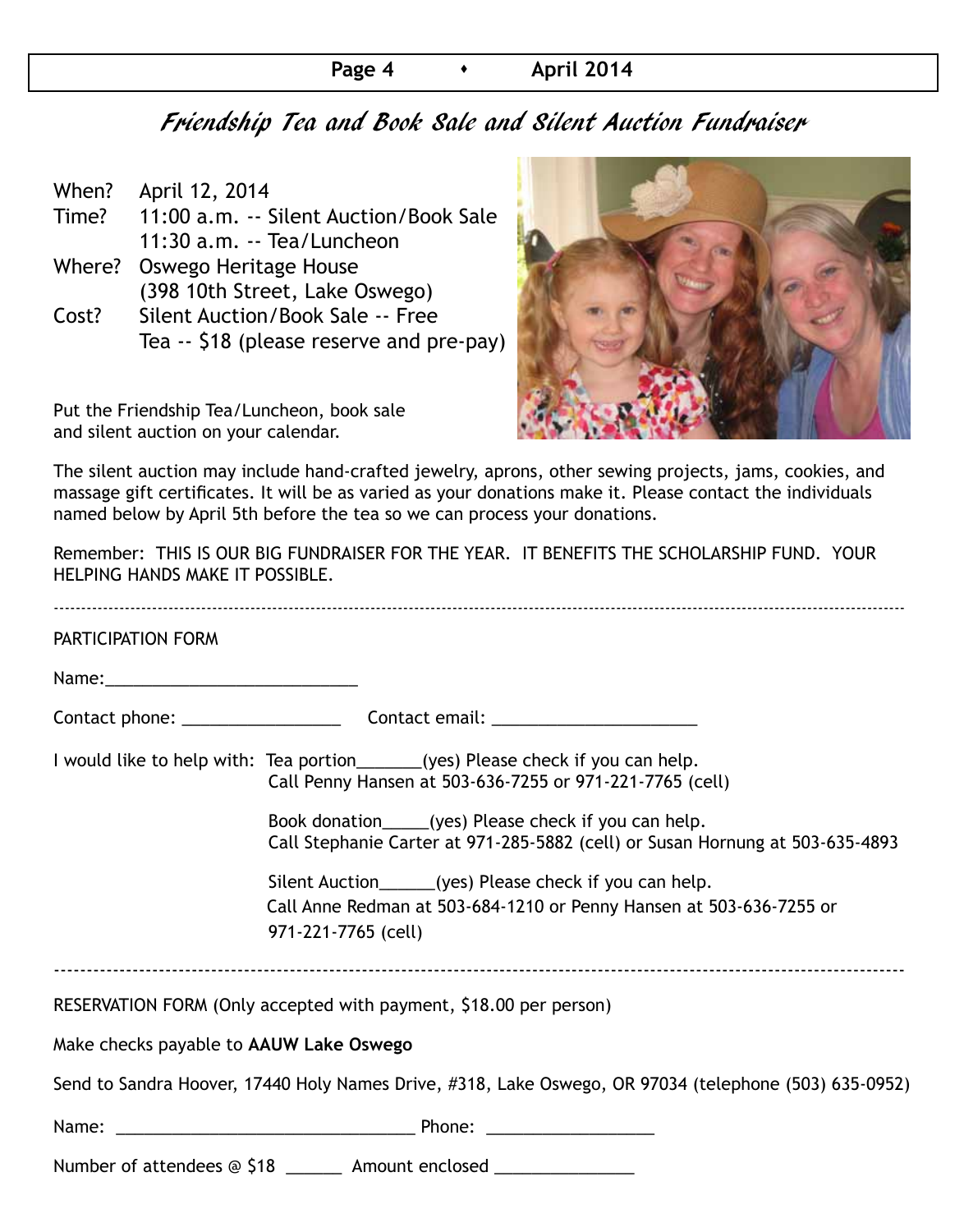## Join Us at the AAUW Lake Oswego Branch Annual Luncheon and Installation of Officers

Featuring Guest Speaker the Honorable Darlene Hooley

Saturday, May 10, 2014

Bugatti's Ristorante, 18740 Willamette Drive (Rte. 43), West Linn

11:30 a.m. - 1:30 p.m.

# $\alpha$

## **About Our Speaker**

We are very fortunate to have Congresswoman Darlene Hooley, who represented the 5th Oregon Congressional District, as our Lake Oswego Branch Annual Luncheon speaker.

She is now a consultant with Portlander Lisa Naito offering strategic planning and advocacy services.

## $\boldsymbol{\alpha}$

### **Luncheon Menu**

Misto or Spinach Salad

Choice of Chicken Fettuccine, Cappellini (vegetarian) or Gamberetti (prawns with angel hair pasta) Mint Chocolate Chip Gelato or Strawberry Sorbet No host wine and Prosecco

## $\mathcal{C}$

## **Make your reservations now!**

Please RSVP/reserve by May 1. Thanks! ----------------------------------------------------------------------------------------------------------------------------------

Reservations only accepted with payment, \$22.00 per person

Make checks payable to **AAUW Lake Oswego**

Send to Sandra Hoover, 17440 Holy Names Drive, #318, Lake Oswego, OR 97034

Name:  $\blacksquare$ 

Number of attendees @ \$22 \_\_\_\_\_\_\_ Amount enclosed \_\_\_\_\_\_\_\_\_\_\_\_\_\_\_

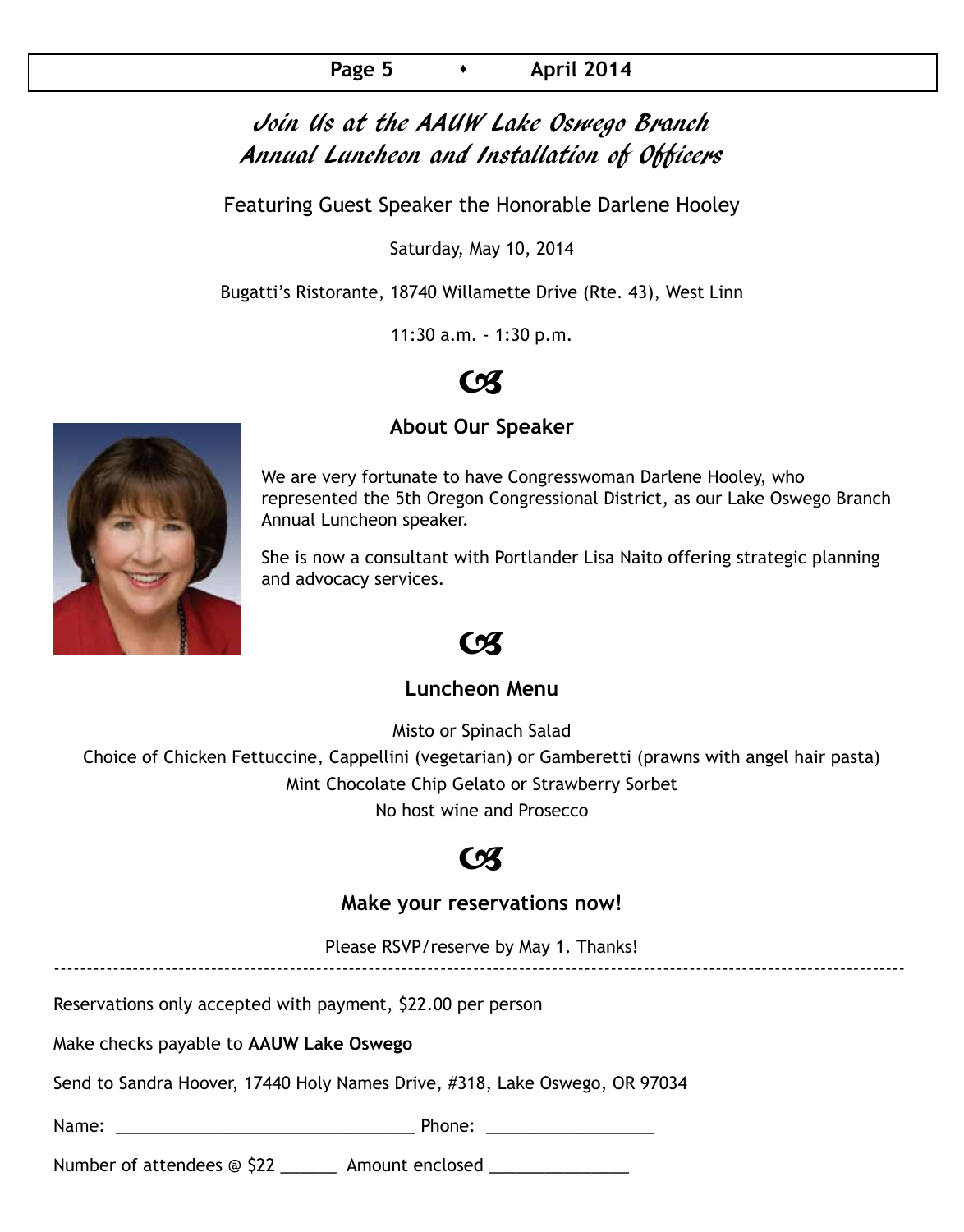### **Page 6**  $\longrightarrow$  **April 2014**

## 2014 LO AAUW Donation Form

Name was also as  $\sim$  100  $\mu$  and  $\mu$  and  $\mu$  and  $\mu$  and  $\mu$  and  $\mu$  and  $\mu$ 

City/State/Zip 2000 and 2000 and 2000 and 2000 and 2000 and 2000 and 2000 and 2000 and 2000 and 200

Address \_\_\_\_\_\_\_\_\_\_\_\_\_\_\_\_\_\_\_\_\_\_\_\_\_\_\_\_\_\_\_\_\_\_\_\_\_\_\_\_\_\_\_\_\_\_\_\_\_\_

**LOCAL SCHOLARSHIP DONATION:**

\$\_\_\_\_\_\_\_\_\_\_\_ Donation Amount **—** Write check to *Lake Oswego AAUW* PLEASE NOTE: THIS DONATION IS **NOT** TAX DEDUCTIBLE

### **NATIONAL AAUW FUNDS DONATION:**

\$\_\_\_\_\_\_\_\_\_\_\_ Donation Amount **—** Write check to *AAUW Funds*

ALL NATIONAL CONTRIBUTIONS ARE FULLY TAX DEDUCTIBLE

Giving unrestricted gifts to AAUW FUNDS (#9110) provides support where needed most, but you can choose a specific fund:

**[ ] #9110 General Foundation Support — Allocated where most needed** 

[ ] #4336 Educational Opportunities Fund **—** Supports fellowships and grants

[ ] #9170 Eleanor Roosevelt Fund **—** Supports AAUW research studies

[ ] #4337 Public Policy Fund **—** Supports advocacy for laws fair to women

[ ] #3999 Legal Advocacy Fund **—** Supports legal rights for those facing discrimination

[ ] #4339 Leadership Programs Fund **—** Supports programs like NCCWSL

[ ] #4363 Oregon's Betsy McDowell Research & Projects Fund

Gifts of \$100–\$174 confer membership in the Oregon Century Club Gifts of \$175 or above confer membership in the Oregon Century Club Plus

Gifts of \$25 or more to either local scholarship or AAUW Funds may be designated to honor a friend or loved one.

This gift is a memorial (deceased) to \_\_\_\_\_\_\_\_\_\_\_\_\_\_\_\_\_\_\_\_\_\_\_\_\_\_\_\_\_\_\_\_\_\_

This gift is a tribute (living) to \_\_\_\_\_\_\_\_\_\_\_\_\_\_\_\_\_\_\_\_\_\_\_\_\_\_\_\_\_\_\_\_\_\_

Acknowledgement should be sent to:

Name \_\_\_\_\_\_\_\_\_\_\_\_\_\_\_\_\_\_\_\_\_\_\_\_\_\_\_\_\_\_\_\_\_\_\_\_\_\_\_\_\_\_\_\_\_\_\_\_\_\_\_\_

Address \_\_\_\_\_\_\_\_\_\_\_\_\_\_\_\_\_\_\_\_\_\_\_\_\_\_\_\_\_\_\_\_\_\_\_\_\_\_\_\_\_\_\_\_\_\_\_\_\_\_

**Send this form and check to: LO AAUW, PO Box 416, Marylhurst, Oregon 97036**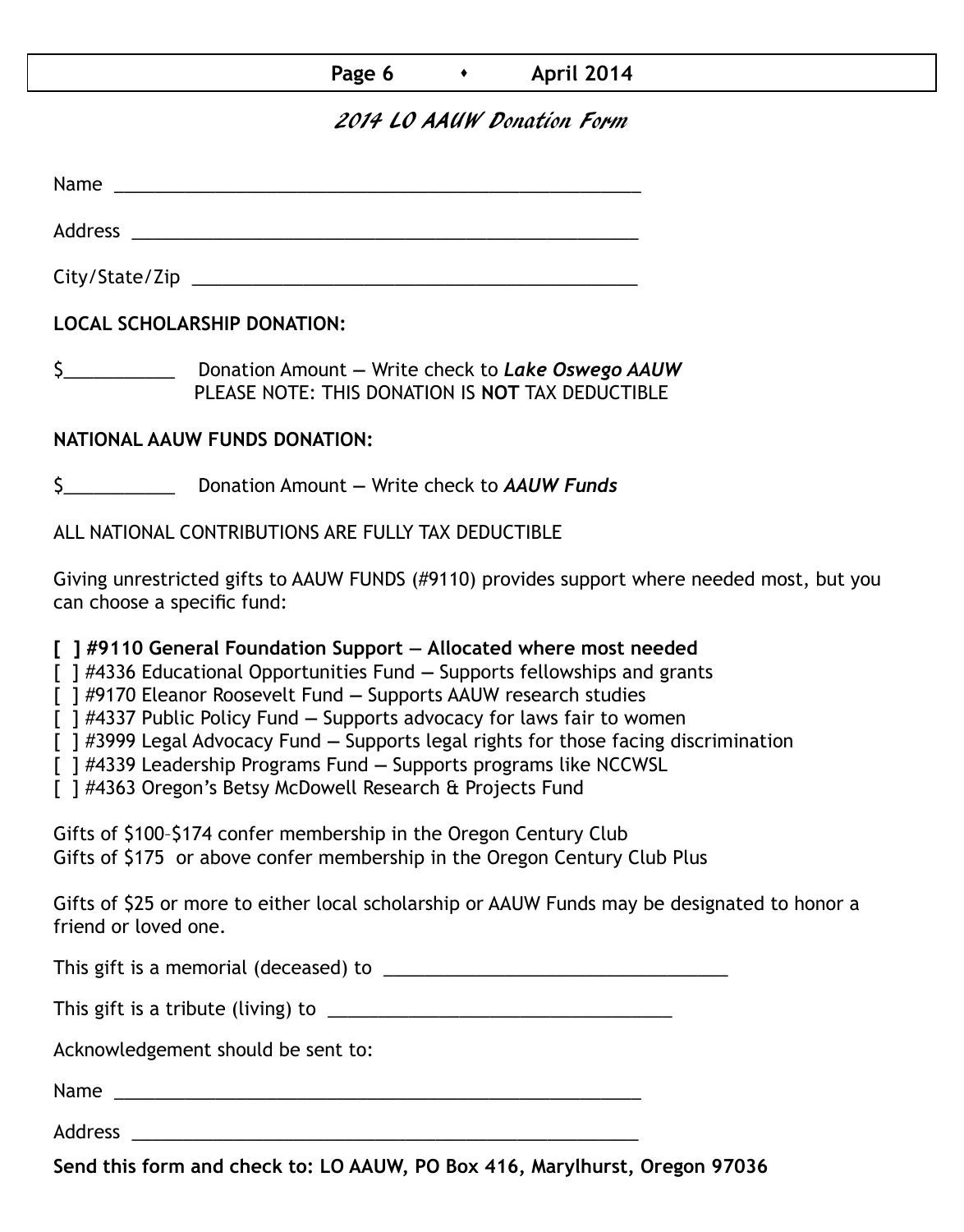## Interest Group Activities

**Tuesday Morning Books 4th Tuesday at 11:00 a.m.**

Date: April 22

Book: *The Presidents Club* by Michael Duffy Location: Szechuan Kitchen, Lake Oswego Leader: Cheryl Smith For more information, contact Dixie Kroupa, (503) 697-8028, dixie.kroupa@comcast.net

> **Murder by the Book 2nd Wednesday at 12:00 p.m.**

Date: April 9

Books: *Shinju* by Laura Rowland

Location: 4949 Meadows Rd., Suite 400, Lake Oswego

Bring your lunch, refreshments provided. For more information, contact Jane Taft, (503) 742-1653, taft.jane@gmail.com or Stephanie Carter, (971) 285-5882, secarter1@gmail.com

#### **Interpretive Books 3rd Thursday at 9:30 a.m.**

Date: April 17

Book: *The Light Between Oceans* by M.L. Stedman Leader: Carol Cooper Hostess: Candace Newland-Holley For more information, contact Carol Zinsli, (503) 694-6181, czinsli@comcast.net or Linda Watkins, (503) 694-2334, l.and.m.watkins@gmail.com

#### **Thursday Evening Books 4th Thursday at 7:30 p.m.**

Date: April 24 Book: *Tale for the Time Being* by Ruth Ozeki Hostess: Stephanie Carter For more information, contact Sandra Hoover, (503) 635-0952, sandraleehoover@comcast.net or Suzanne Kaveckis, (503) 678-1641, ctn75492@centurytel.net

#### **Friday Books 4th Friday at 10:00 a.m.**

Date: April 25 Book: *Wolf Hall & Bring Up the Bodies* by Hilary Mantel

Location: Market of Choice, Conf Rm, West Linn Leader: Betty Hittle & Ann Meyer For more information, contact Irene Romero, (503) 657-6159, ireneromero@mac.com or Marie Ryan, (503) 274-7917, mpresq@q.com

#### **Portland Center Stage Date and Time Vary**

Is anyone interested in joining our Thursday noon theater group at the downtown Gerding Theater at the Armory? The 2014-15 season begins in September with *Dream Girls*, a Broadway musical based on The Supremes. Other offerings include a mix of drama and comedy and finishes with the 2013 Tony Award winner for Best Play, *Vanya and Sonia and Masha and Spike*. You may choose to see only the six performances on the main stage or include three others presented in the smaller studio theater. If any of the assigned performances is inconvenient for you, you can exchange the date. The cost for all nine shows is approximately \$348 and if you want to choose only the six on the main stage, it is \$278. Reservations should be mailed to group leader, Betty Barber, by April 10th.

If you are interested in joining, please email your name and phone number to Betty at barberbc@ yahoo.com or call Betty at (503) 675-0594.

#### **Laffalot Bridge 2nd & 4th Mondays at 1:00 p.m.**

Date: April 7 & 21

If you would like to be added to the substitute list, or for more information, contact Susan Hornung, susanhornung@hotmail.com

#### **Third Wednesday Bridge 3rd Wednesday at 1:00 p.m.**

Date: April 16 For more information, contact Betty Hittle, (503) 636-7034, blhittle@comcast.net

**NOTE:** The **Eat Ethnic** and **Delightful Dining**  groups will not meet in April.

**If you would like to become the new group leder for Eat Ethnic, please contact Susan Hornung at susanhornung@hotmail.**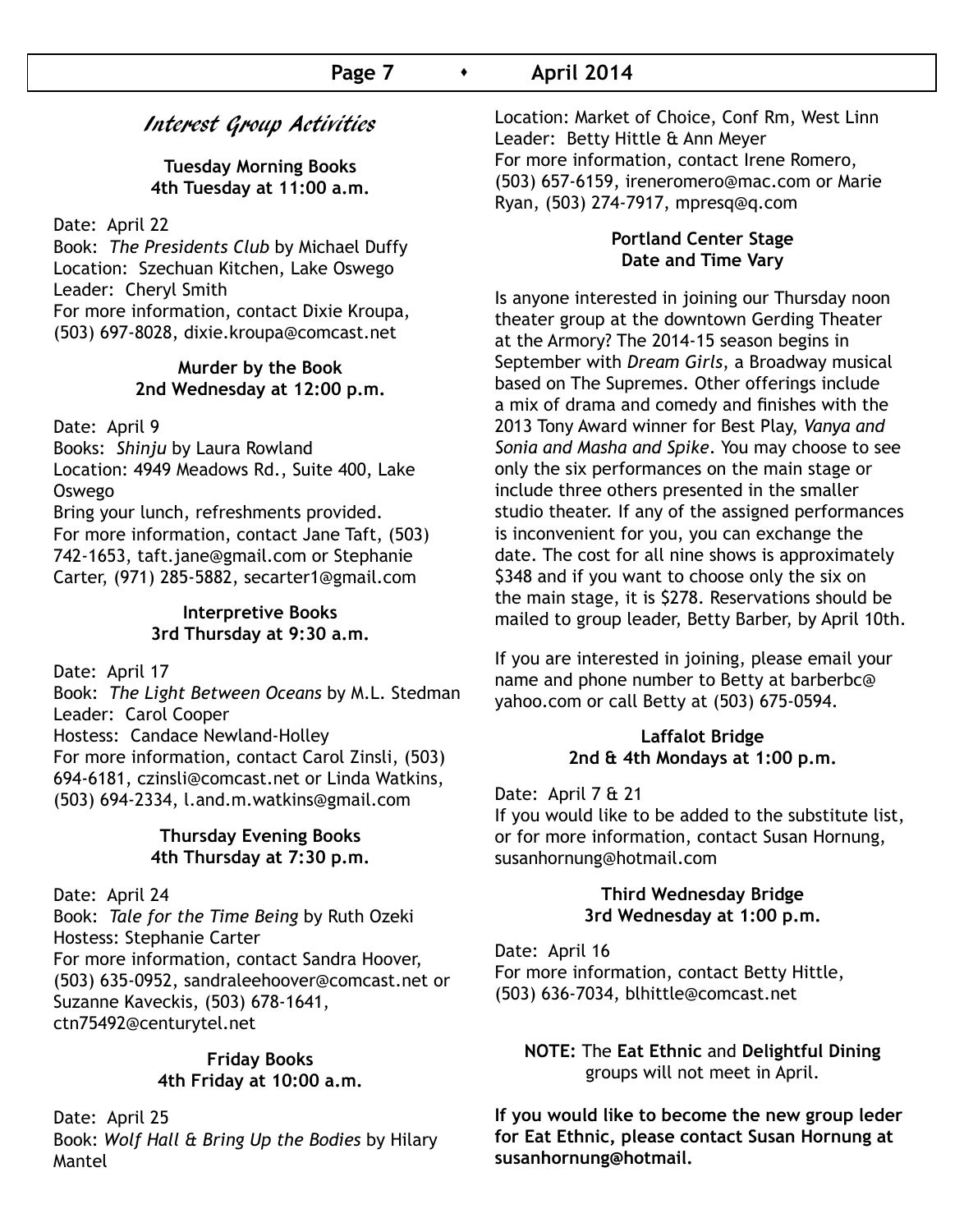

| Sunday           | Monday                                      | Tuesday                                       | Wednesday                                 | Thursday                                  | Friday                                     | Saturday                                                                           |
|------------------|---------------------------------------------|-----------------------------------------------|-------------------------------------------|-------------------------------------------|--------------------------------------------|------------------------------------------------------------------------------------|
|                  |                                             | $\mathbf{1}$<br>Exploring<br>the<br>Northwest | $\overline{2}$<br><b>Board Meeting</b>    | $\mathbf{3}$                              | $\overline{\mathbf{4}}$                    | 5                                                                                  |
| 6                | $\overline{7}$<br>Laffalot<br><b>Bridge</b> | 8                                             | 9<br>Murder by<br>the<br><b>Book</b>      | 10                                        | 11                                         | 12<br>Friendship Tea,<br><b>Book Sale</b><br>$\mathbf{a}$<br><b>Silent Auction</b> |
| 13               | 14                                          | 15                                            | 16<br>Third<br>Wednesday<br><b>Bridge</b> | 17<br>Interpretive<br><b>Books</b>        | 18                                         | 19                                                                                 |
| 20               | 21<br>Laffalot<br><b>Bridge</b>             | 22<br>Tuesday<br>Morning<br><b>Books</b>      | 23                                        | 24<br>Thursday<br>Evening<br><b>Books</b> | 25<br>Friday<br><b>Books</b><br>Convention | 26<br>Convention                                                                   |
| 27<br>Convention | 28                                          | 29                                            | 30                                        |                                           |                                            |                                                                                    |



# CONVENTION IS COMING!

Mark your 2014 calendars for the first ever Oregon/ Washington Joint Convention April 25-27 at the Embassy Suites Portland Airport.

Great speakers, workshops and connections abound!

Be sure to look for all the details and registration information in the convention issue of your state newsletter.